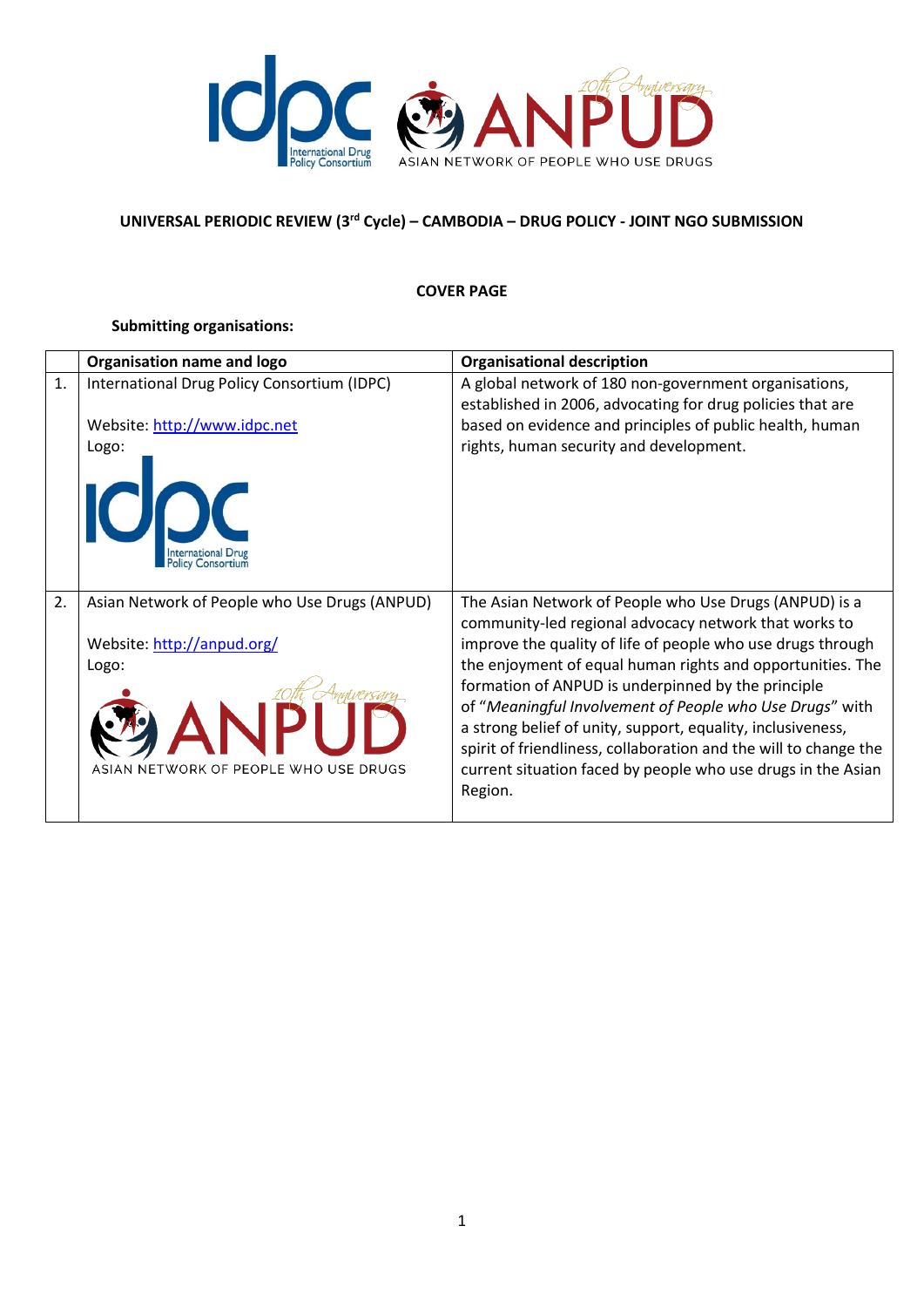

## **UNIVERSAL PERIODIC REVIEW – CAMBODIA – DRUG POLICY - NGO SUBMISSION**

# **1) EXECUTIVE SUMMARY**

- 1.1 Since the last UPR review of Cambodia in 2014, there are concerns about the nationwide anti-drug campaign launched in 2017 that would place Cambodia in violation of existing human rights obligations, comprising:
	- A. Arresting and detaining people, including women, juveniles and children, in severely overcrowded prison and detention facilities, without adequate standards of treatment or access to medical care, thereby violating their rights to health and to be protected against torture and cruel, inhuman or degrading treatment or punishment, and
	- B. Denying access to adequate drug treatment and harm reduction services and medical care, by targeting people who use drugs for arrest, detention and incarceration, including women, juveniles and children, in violation of their rights to health and to be protected against torture and cruel, inhuman or degrading treatment or punishment.

# **2) SUPPORTIVE EXAMPLES**

- 2.1 Underpinning the human rights violations against people who use drugs in Cambodia is their criminalisation. The harm reduction services and approach set out in the Cambodia's first fiveyear *National Strategic Plan for Harm Reduction 2016-2020* (NSPHR) in 2016 appears to be at odds with the drug control law<sup>i</sup> and Village Commune Safety Policy (VCSP).
- 2.1.1 While the 2012 Drug Control Law allows for voluntary treatment and rehabilitation (as set out in articles 101 and 104), forced treatment is allowed when it is deemed by the prosecutor or judge, supported by a medical doctor's report, to be in the interest of the person using drugs when s/he is considered as not having the capacity to make decisions for themselves and where it is in the public interest (articles 101, 107, 108, and 109).<sup>ii</sup> The overriding objective of these clauses, however, appear to prioritise the use of forced treatment. This is further facilitated by the ambiguity of the law when it comes to the definition of 'personal use' as a legal act (in articles 45, 46, and 53), which was intended to allow for diversion of people accused of drug use away from imprisonment and toward voluntary treatment.
- 2.1.2 The Drug Control Law also provides that the prosecutor and court have the discretion to divert a person accused of using drugs from imprisonment or to postponement of sentencing if s/he agrees to enter into a 'voluntary' treatment programme and completes it (outline in articles 53, 105, and 106). However this apparent opportunity to avoid prison and detention does not seem to have been used to protect and advance the health and well-being of people who use drugs and the community, given the rapidly increasing rates of imprisonment and detention of people who use drugs since at least 2015.<sup>iii</sup>
- 2.1.3 The ambiguity in the Drug Control Law, coupled with the VCSP adopted by the government in 2010 with the aim of eliminating all forms of behavior that are deemed to disturb local safety and security, aggravated the campaign against people who use drugs. The VCSP targets activities such as theft, drug use, gambling, gang activities, sex work, domestic violence and human trafficking.<sup>iv</sup> However, people who use drugs are disproportionately targeted simply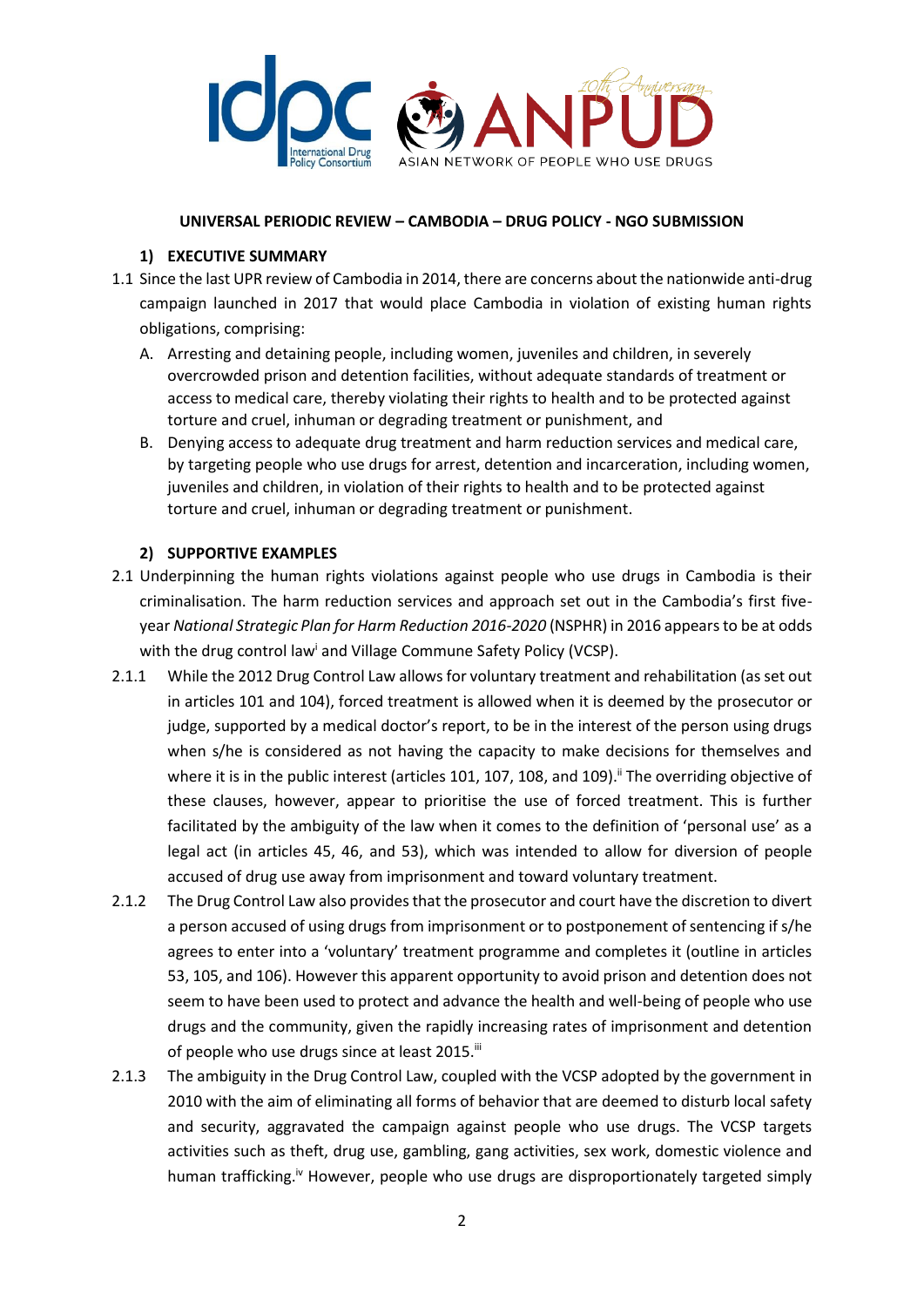

because they are widely perceived as 'bad people' and 'criminals.'<sup>v</sup> These perceptions are not supported by evidence, for example evidence of crime committed by people who use drugs. The heavy-handed implementation of the policy in 2011 invited reactions from a coalition of NGOs working in the HIV/AIDS sector. The coalition claimed that targeting people who use drugs by law enforcement was creating a climate of fear that forced them into hiding, and avoid health and harm reduction services, therefore resulting in escalating health risks such as transmission of HIV/AIDS.<sup>vi</sup>

- 2.2 Annual rates of arrests for drug-related offences (including of people who use drugs) in Cambodia have increased three-fold over three years: from 3,142 in 2014, to 7,008 (including 853 women) in 2015, to 9,933 (including 964 women) in 2016.vii
- 2.2.1 In 2017 alone, over 17,800 people were arrested for drug-related offences almost equal to the number of people arrested in 2014, 2015 and 2016 combined—of whom more than 50% were reportedly people who use drugs.<sup>viii</sup>
- 2.2.2 during the anti-drug campaign in June 2017, police were targeting people who use drugs by arresting drug treatment patients, resulting in other patients avoiding treatment services for fear of arrest. That month, about seven people were arrested for drug use outside the Khmer and Soviet Friendship Hospital in Phnom Penh, after seeking access to methadone maintenance treatment (a vital mode of drug dependence treatment for people who inject drugs). ix
- 2.3 A 2016 report by World Vision concluded that prison conditions were poor and overcrowded, even before the anti-drug campaign was launched. Specifically:
- 2.3.1 Cambodia's overcrowded prison population increased by 20 per cent in the first 10 months of 2015 (from 14,780 prisoners in December 2014 to 17,522 prisoners in October 2015) due to higher rates of drug arrests and delays in the justice system, resulting in inhumane conditions and raising serious health concerns, and
- 2.3.2 Minors are not always separated from adults, untried and convicted prisoners are not separated, girls are often neglected, with none of the 28 prisons in Cambodia exclusively catering for juveniles.<sup>x</sup>
- 2.4 Cambodia's use of forced detention and rehabilitation has been continuing unabated even though there is strong evidence that it neither deters nor decreases levels of drug use, but rather results in increased harms for people who use drugs and their communities.<sup>xi</sup>
- 2.4.1 In 2016, the government declared that 2,599 people who use drugs were detained in public and private rehabilitation centers despite the government's rhetoric of strong support for quality community-based treatment programmes.<sup>xii</sup>
- 2.4.2 In May 2017, a person who had been using heroin and living with HIV named Thhan Dang died during his incarceration at the Prey Speu detention centre in Phnom Penh, after being unable to access methadone (a medicine used in drug dependence treatment) and antiretroviral therapy (a medicine use in HIV treatment).<sup>xiii</sup>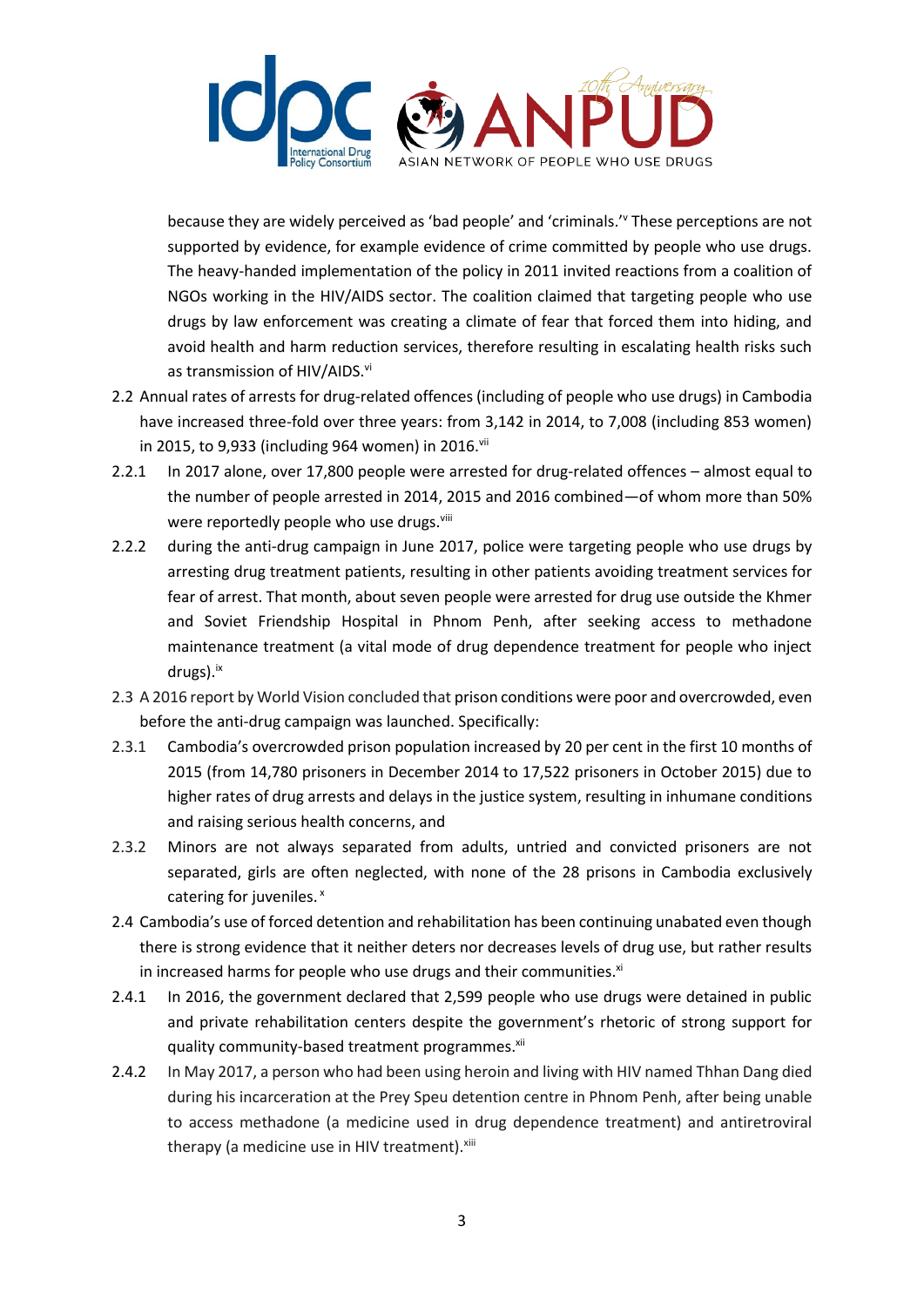

- 2.4.3 Children are also being detained in youth drug centers and youth rehabilitation centers, despite the UN Human Rights Committee raising concerns in its 2015 report on Cambodia about "reports of arbitrary arrest and detention of homeless people, beggars, people who use drugs, children in street situations and sex workers in "social affairs", youth rehabilitation and drug rehabilitation centers. It is particularly concerned about allegations of torture, illtreatment and other abuses committed by staff working at these institutions." Xiv
- 2.5 The rapidly increasing rates of arrest for drug-related offences, and subsequent detention or imprisonment, constitute punitive measures that pose barriers to implementation of and access to voluntary treatment and harm reduction services. Imprisonment and detention worsens the situation of people who use drugs, especially where they are already suffering problems in other health and social dimensions (e.g. poverty, history of trauma and abuse, mental health issues) or are otherwise vulnerable such as street children. For children, detention or imprisonment facilitates contacts with older criminals and criminal gangs, leaves them with a criminal record that severely hampers future life opportunities, exacerbates social exclusion, and deteriorates their health and social skills.<sup>xv</sup> The subsequent impact of criminalisation, punishment, detention and incarceration can be seen in the results of the Integrated Biological and Behavioural Survey (IBBS) carried out amongst people who use drugs in Cambodia in 2017, showing that: $^{xvi}$
- 2.5.1 the HIV prevalence rate among people who use drugs increased from 4% in 2012 to 5.7%, while HIV prevalence among people who inject drugs declined from 24.8% in 2012 to 15.2%.
- 2.5.2 amongst both people who use drugs and people who inject drugs, women had significantly higher rates of HIV prevalence compared with men: 8.5% of women who use drugs (compared with 3.9% amongst men) and 21.7% of women who inject drugs (compared with 12.8% amongst men)
- 2.5.3 30% of people who inject drugs live with hepatitis C
- 2.5.4 42% of people who inject drugs reported ever being in a methadone maintenance treatment (MMT) programme, which is a major intervention for HIV prevention amongst people who inject drugs, in accordance with the World Health Organisation, United Nations Office on Drugs and Crime & Joint United Nations Programme on HIV/AIDS (2009), *Technical guide for countries to set targets for universal access to HIV prevention, treatment and care for injecting drug usersxvii*

#### **3) RECOMMENDATIONS**

3.1 While diversion is provided for in Cambodia's Drug Control Law, it is yet to be implemented to the extent that the well-being and health of people who use drugs are prioritized – indeed, current diversion mechanisms refer people who use drugs to compulsory detention centres instead of voluntary health and harm reduction services. In order to improve the health and well-being of people who use drugs and communities in Cambodia, well-coordinated efforts at both the policy and implementation levels need to be mobilised. To help achieve the realisation of the rights of people who use drugs to health and be protected against torture and cruel, inhuman or degrading treatment or punishment, we submit the following recommendations to the government of Cambodia: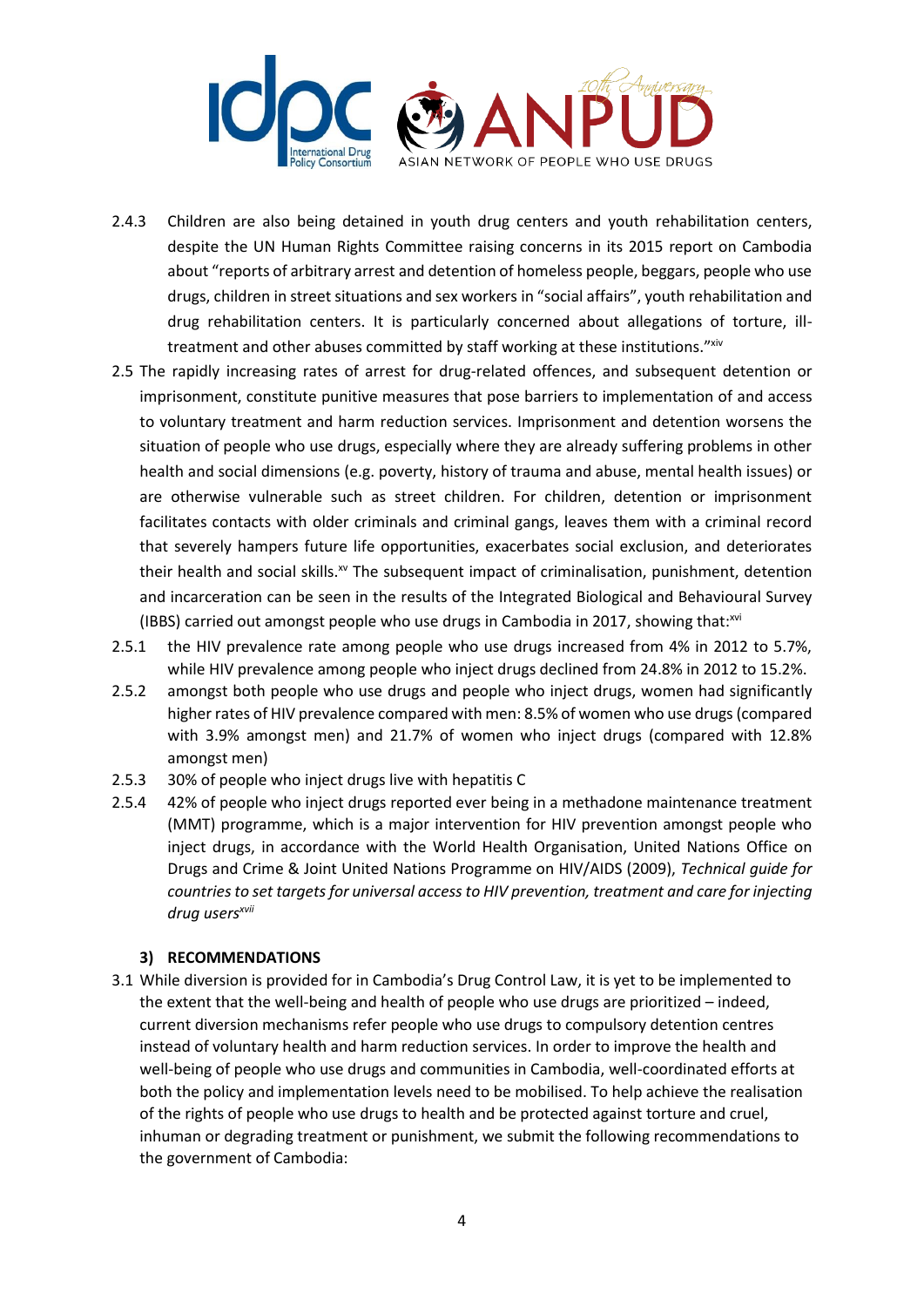

**1. Take action to end the arrest and detention of people suspected of drug use and possession for the purpose of personal use, especially women, children and juveniles, and as an alternative, adopt policy responses to drug use centred upon principles of health, harm reduction and human rights.**

# Justifications

- a. Belgium made the following recommendation that was accepted by Cambodia for general action in the second cycle of Cambodia's UPR in 2014: Take measures to avoid the use of excessive force and ensure that conditions of arrest and pretrial detention meet international standards
- b. Austria made the following recommendation that was accepted by Cambodia for general action in the first cycle of Cambodia's UPR in 2009: Close the so-called rehabilitation centres, where poor people living on the streets arrested in police operations are held, and pursue adequate social policies that address the problems of the concerned socially disadvantaged groups
- **2. Ensure the achievement of adequate standards of treatment including medical care for people held in prisons, detention and other closed settings, particularly people who use drugs or living with HIV, women and children**

#### Justifications

- a. Belgium made the following recommendation that was accepted by Cambodia for general action in the second cycle of Cambodia's UPR in 2014: Take the necessary measures to ensure that children and minors in rehabilitation centres and youth centres are not in any way submitted to torture or ill-treatment, in conformity with the provisions of the Convention on the Rights of the Child
- b. The Czech Republic made the following recommendation that was accepted by Cambodia for general action in the first cycle of Cambodia's UPR in 2009: Adjust detention and prison facilities as well as standards of treatment so that they are gender-sensitive and ensure effective protection of the personal safety of all detainees and prisoners
- **3. Take steps to implement voluntary and evidence-based harm reduction services (ie. opioid substitution therapy, needle and syringe programmes, and overdose prevention measures such as naloxone), and drug dependence treatment programmes designed and implemented in accordance with international standards, in the community as well as in prisons, detention facilities and other closed settings.**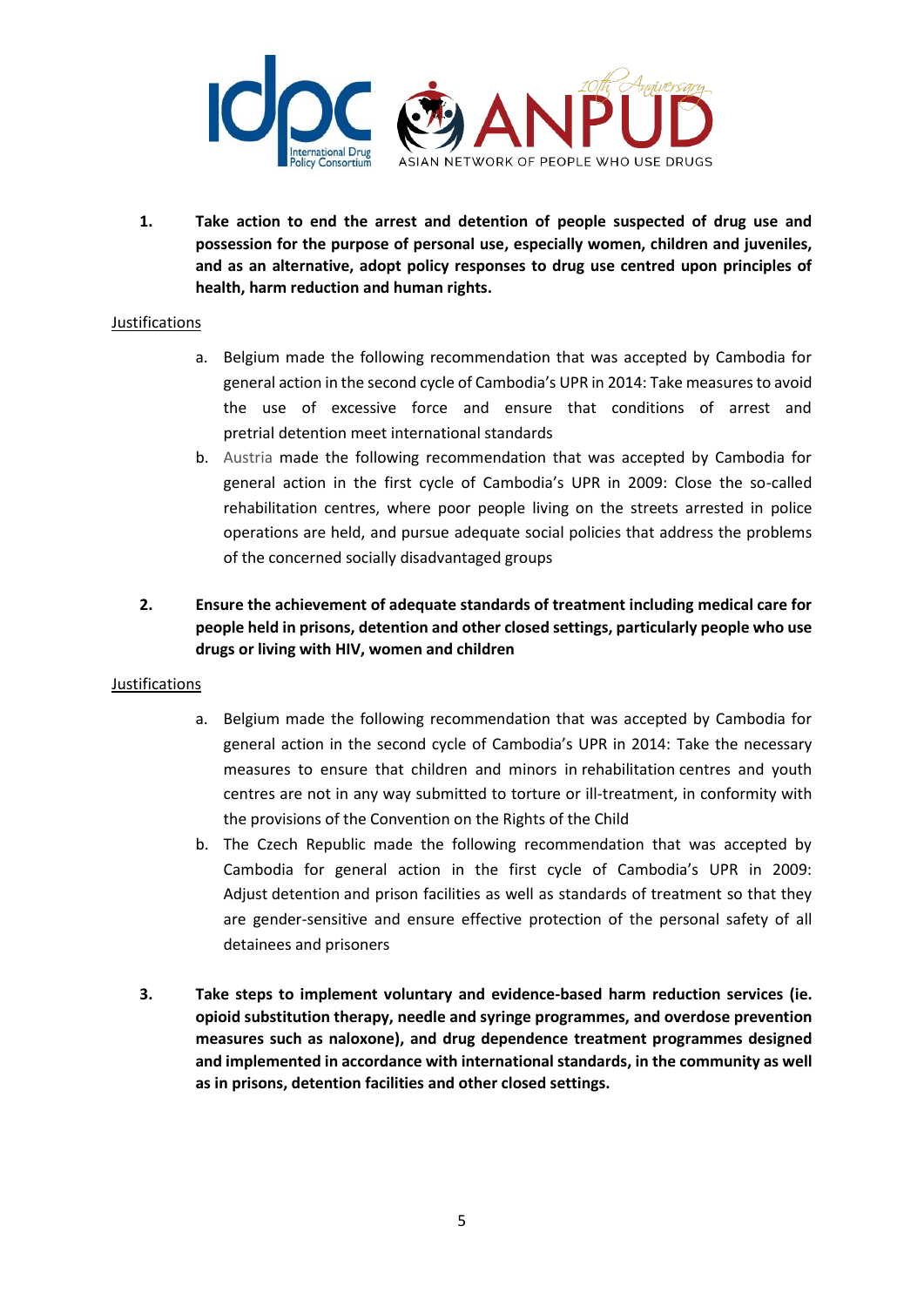

## Justifications

- a. The Report by the United Nations High Commissioner for Human Rights, *Study on the impact of the world drug problem on the enjoyment of human rights*, distributed on 4 September 2015 (A/HRC/30/65) stated that:
- People who use drugs and people who are dependent on drugs possess the same right to health as everyone else, and those rights cannot be curtailed if the use of drugs constitutes a criminal offence
- Persons in custodial settings are entitled, without discrimination, to the same standard of health care found on the outside, including with regard to prevention, harm reduction and antiretroviral therapy. Continuity of care is critical for those entering places of detention and who have been receiving treatment such as opioid substitution and antiretroviral therapy or treatment for tuberculosis, as interrupting such treatment has serious health consequences.
- The Special Rapporteur on the rights to health has noted that the same standards of ethical treatment apply to the treatment of drug dependence as to other healthrelated conditions, including with regard to the right of a patient to make decisions about treatment and to refuse treatment.
- The Special Rapporteur on the right to health has stated that if harm reduction programmes and evidence-based treatments are made available to the general public, but not to persons in detention, this contravenes the right to health.
- b. The Outcome Document of the 2016 United Nations General Assembly Special Session on the World Drug Problem, *'Our Joint Commitment to Effectively Addressing and Countering the World Drug Problem*,*'* whereby paragraph 1 on 'Operational recommendations on demand reduction and related measures, including prevention and treatment, as well as other health-related issues' states:

(o) Invite relevant national authorities to consider, in accordance with their national legislation and the three international drug control conventions, including in national prevention, treatment, care, recovery, rehabilitation and social reintegration measures and programmes, in the context of comprehensive and balanced drug demand reduction efforts, effective measures aimed at minimizing the adverse public health and social consequences of drug abuse, including appropriate medicationassisted therapy programmes, injecting equipment programmes, as well as antiretroviral therapy and other relevant interventions that prevent the transmission of HIV, viral hepatitis and other bloodborne diseases associated with drug use, as well as consider ensuring access to such interventions, including in treatment and outreach services, prisons and other custodial settings, and promoting in that regard the use, as appropriate, of the technical guide for countries to set targets for universal access to HIV prevention, treatment and care for injecting drug users, issued by the World Health Organization, the United Nations Office on Drugs and Crime and the Joint United Nations Programme on HIV/AIDS;

(p) Promote and implement the standards on the treatment of drug use disorders developed by the United Nations Office on Drugs and Crime and the World Health Organization and other relevant international standards, as appropriate and in accordance with national legislation and the international drug control conventions, and provide guidance, assistance and training to health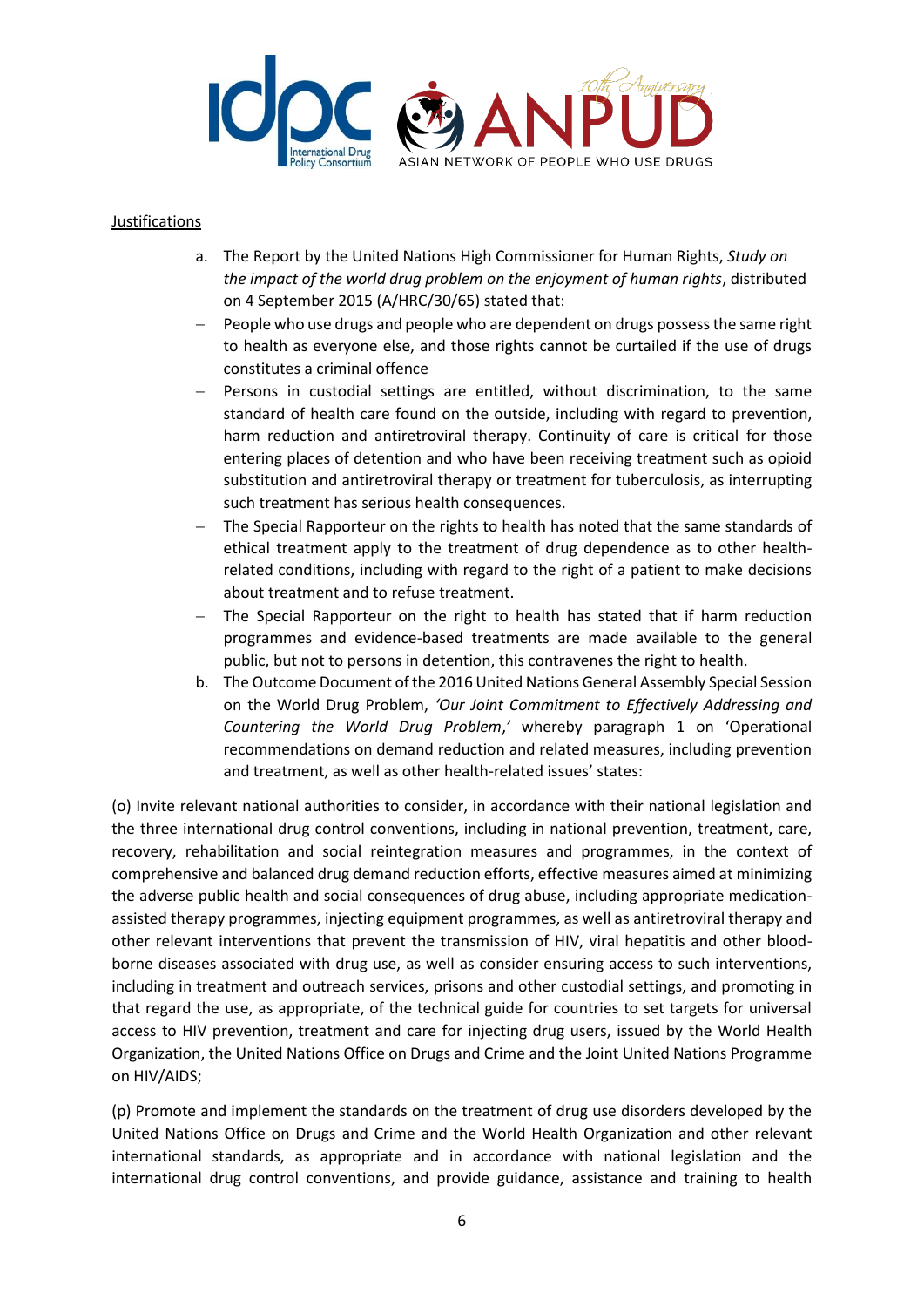

professionals on their appropriate use, and consider developing standards and accreditation for services at the domestic level to ensure qualified and scientific evidence-based responses

1

i Law on Drug Control 2012

<sup>&</sup>lt;sup>ii</sup> See for further information about the use of compulsory rehabilitation: International Drug Policy Consortium (2014) "Compulsory rehabilitation in Latin America: An unethical, inhumane and ineffective practice", IDPC Advocacy Note[, http://fileserver.idpc.net/library/IDPC-advocacy-note\\_Compulsory-rehabilitation-](http://fileserver.idpc.net/library/IDPC-advocacy-note_Compulsory-rehabilitation-Latin%20America_ENGLISH.pdf)[Latin%20America\\_ENGLISH.pdf](http://fileserver.idpc.net/library/IDPC-advocacy-note_Compulsory-rehabilitation-Latin%20America_ENGLISH.pdf)

iii Tuort, S. et al. (2017) "How understanding and application of drug-related legal instruments affects harm reduction interventions in Cambodia: a Qualitative Study", *Harm Reduction Journal*, 14:39, 1-13, available at [https://www.ncbi.nlm.nih.gov/pmc/articles/PMC5477156/pdf/12954\\_2017\\_Article\\_167.pdf](https://www.ncbi.nlm.nih.gov/pmc/articles/PMC5477156/pdf/12954_2017_Article_167.pdf)

iv Village Commune Safety Policy guideline, available at [http://women.open.org.kh/files/Eng-Village-](http://women.open.org.kh/files/Eng-Village-Commune-Safety-Policy.pdf)[Commune-Safety-Policy.pdf](http://women.open.org.kh/files/Eng-Village-Commune-Safety-Policy.pdf)

<sup>v</sup> Chheng, K. et al. (2012) "Harm Reduction in Cambodia: a disconnect between policy and practice", *Harm Reduction Journal*, 9:30, 1-9, available at [https://www.ncbi.nlm.nih.gov/pmc/articles/PMC3404025/pdf/1477-](https://www.ncbi.nlm.nih.gov/pmc/articles/PMC3404025/pdf/1477-7517-9-30.pdf) [7517-9-30.pdf](https://www.ncbi.nlm.nih.gov/pmc/articles/PMC3404025/pdf/1477-7517-9-30.pdf)

vi HACC Press Release entitled *Community Safety Policy Proving Unsafe for HIV Prevention Efforts*, on 4 April 2011, available at

[https://www.google.com.kh/url?sa=t&rct=j&q=&esrc=s&source=web&cd=1&cad=rja&uact=8&ved=0ahUKEwi](https://www.google.com.kh/url?sa=t&rct=j&q=&esrc=s&source=web&cd=1&cad=rja&uact=8&ved=0ahUKEwiDrs_GqobYAhUYR48KHXbnAWoQFggnMAA&url=http%3A%2F%2Fwww.hacccambodia.org%2Fdownload_pub.php%3Ffile%3DHACC%2520Press%2520Release_Safety%2520Policy%25204%25204%252011.pdf&usg=AOvVaw3SEDKXKCuxix3Vr2TDAAbY) [Drs\\_GqobYAhUYR48KHXbnAWoQFggnMAA&url=http%3A%2F%2Fwww.hacccambodia.org%2Fdownload\\_pub.](https://www.google.com.kh/url?sa=t&rct=j&q=&esrc=s&source=web&cd=1&cad=rja&uact=8&ved=0ahUKEwiDrs_GqobYAhUYR48KHXbnAWoQFggnMAA&url=http%3A%2F%2Fwww.hacccambodia.org%2Fdownload_pub.php%3Ffile%3DHACC%2520Press%2520Release_Safety%2520Policy%25204%25204%252011.pdf&usg=AOvVaw3SEDKXKCuxix3Vr2TDAAbY) [php%3Ffile%3DHACC%2520Press%2520Release\\_Safety%2520Policy%25204%25204%252011.pdf&usg=AOvVa](https://www.google.com.kh/url?sa=t&rct=j&q=&esrc=s&source=web&cd=1&cad=rja&uact=8&ved=0ahUKEwiDrs_GqobYAhUYR48KHXbnAWoQFggnMAA&url=http%3A%2F%2Fwww.hacccambodia.org%2Fdownload_pub.php%3Ffile%3DHACC%2520Press%2520Release_Safety%2520Policy%25204%25204%252011.pdf&usg=AOvVaw3SEDKXKCuxix3Vr2TDAAbY) [w3SEDKXKCuxix3Vr2TDAAbY;](https://www.google.com.kh/url?sa=t&rct=j&q=&esrc=s&source=web&cd=1&cad=rja&uact=8&ved=0ahUKEwiDrs_GqobYAhUYR48KHXbnAWoQFggnMAA&url=http%3A%2F%2Fwww.hacccambodia.org%2Fdownload_pub.php%3Ffile%3DHACC%2520Press%2520Release_Safety%2520Policy%25204%25204%252011.pdf&usg=AOvVaw3SEDKXKCuxix3Vr2TDAAbY) Schneiders, M.L. and Weissman, A. (2016) "Determining barriers to creating an enabling environment in Cambodia: Results from a baseline study with key populations and Police", Journal of the International AIDS Society, 19(suppl 3):20878, 1.9 available at

<https://www.ncbi.nlm.nih.gov/pmc/articles/PMC4951539/pdf/JIAS-19-20878.pdf>

vii National Authority for Combating Drug (2017) Report on Drug Control for 2016 and Plan for 2017 (Phnom Penh: National Authority for Combating Drug); National Authority for Combating Drug (2016) Report on Drug Control for 2015 and Plan for 2016 (Phnom Penh: National Authority for Combating Drug); National Authority for Combating Drug (2015) Report on Drug Control for 2014 and Plan for 2015 (Phnom Penh: National Authority for Combating Drug).

viii Surrusco, M. and Phan, S. "As drug arrests rise, government weighs treatment shift", *The Cambodia Daily*, July 3, 2017 available a[t https://www.cambodiadaily.com/news/as-drug-arrests-rise-government-weighs](https://www.cambodiadaily.com/news/as-drug-arrests-rise-government-weighs-treatment-shift-132053/)[treatment-shift-132053/](https://www.cambodiadaily.com/news/as-drug-arrests-rise-government-weighs-treatment-shift-132053/)

ix Kimsay, B. and Surrusco, M. "Methadone Users Arrested Near Clinic, NGO Says," *The Cambodia Daily*, June 14, 2017,<https://www.cambodiadaily.com/news/methadone-users-arrested-near-clinic-ngo-says-131316/> <sup>x</sup> Verstraeten, T. "The Status of Children in Conflict with the Law in Cambodia and Vietnam," *World Vision Report*, November 2016, p. 35,

<https://www.wvi.org/sites/default/files/CICLreportVietnamandCambodiaFinalNov2016.docx.pdf> xi United Nations Office on Drugs and Crime (2017) *World Drug Report 2016* (New York: United Nations) available a[t https://www.unodc.org/doc/wdr2016/WORLD\\_DRUG\\_REPORT\\_2016\\_web.pdf](https://www.unodc.org/doc/wdr2016/WORLD_DRUG_REPORT_2016_web.pdf)

xii National Authority for Combating Drug (2017) Report on Drug Control for 2016 and Plan for 2017 (Phnom Penh: National Authority for Combating Drug)

xiii Bourmont, Martin de and Chakrya, Khouth Sophak "Is Cambodia's war on drugs working?" *The Phnom Penh Post*, June 14, 2017, available at [https://www.phnompenhpost.com/national-post-depth/cambodias-war](https://www.phnompenhpost.com/national-post-depth/cambodias-war-drugs-working)[drugs-working](https://www.phnompenhpost.com/national-post-depth/cambodias-war-drugs-working)

xiv Verstraeten, T. "The Status of Children in Conflict with the Law in Cambodia and Vietnam," *World Vision Report*, November 2016, p. 37,

<https://www.wvi.org/sites/default/files/CICLreportVietnamandCambodiaFinalNov2016.docx.pdf>